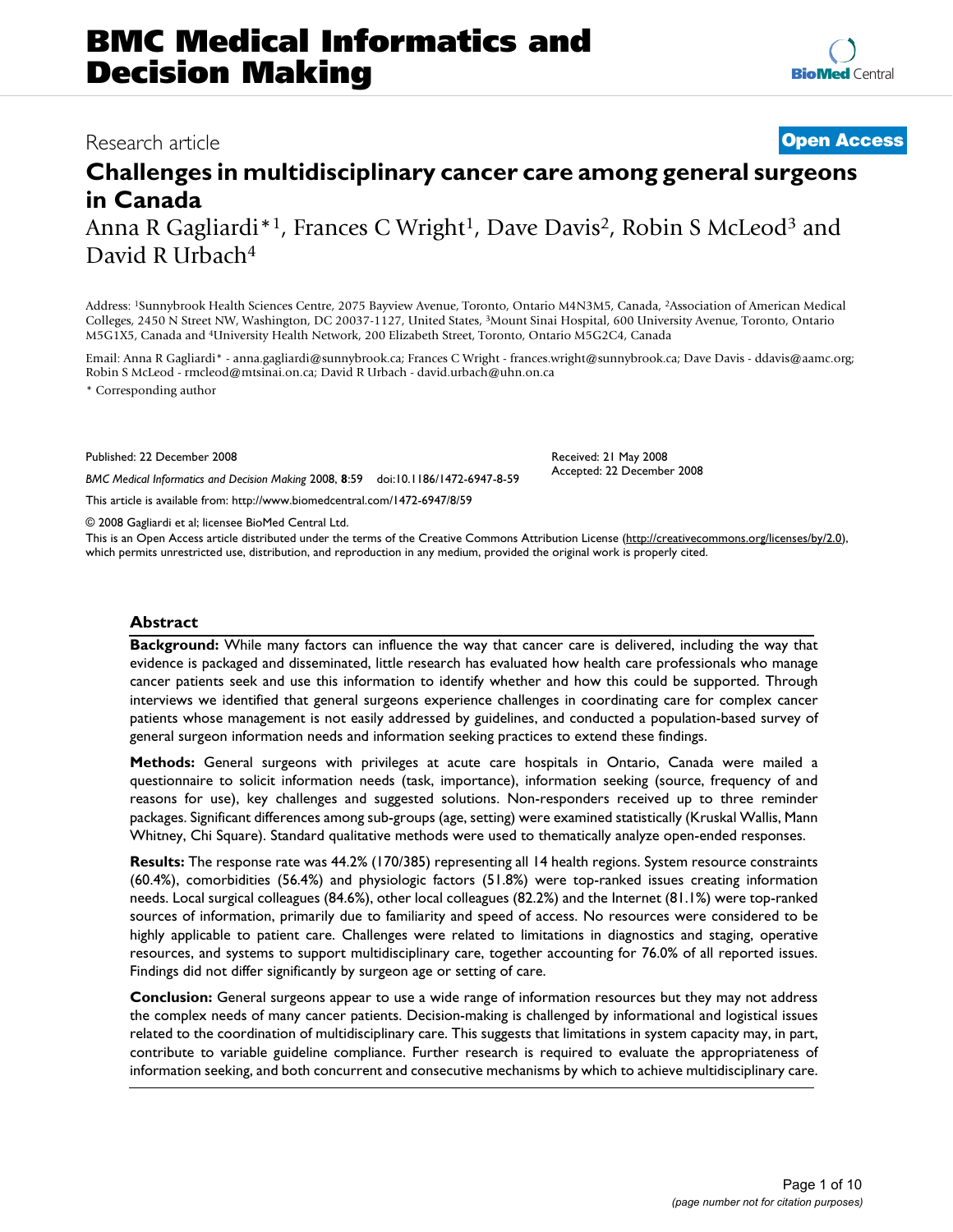# **Background**

Cancer is a leading cause of premature death in many countries, but medical knowledge is thought to be sufficiently advanced such that one third of cancers could be prevented, a further one-third cured given early diagnosis, and the remainder effectively treated if management consistently complied with existing evidence-based standards [1]. Population-based studies from Canada, Australia and the United States have demonstrated that practice often differs from guidelines for cancer [2-8]. While many organizational and system-level factors can influence the way that cancer care is delivered, including the way that evidence is packaged and disseminated, little research has evaluated how health care professionals who manage cancer patients seek and use this information to identify whether and how this could be supported [9-16].

Research on information seeking among general practitioners found that family physicians seeing 25 patients in a typical day of outpatient care may have 15 clinical questions, but many are either not pursued or answers are not found [17-22]. Barriers to successful information seeking include limited insight on gaps in knowledge or skill, time constraints, access to information resources, searching ability, perceived attributes of the information sources, critical appraisal skills, and evidence that is incomplete, contradictory, or not applicable to individual patients [23-28]. It is not known whether search strategies that increase the sensitivity and specificity of retrieving clinically relevant research articles from literature databases, or journals that provide evidence synopses are used by health care providers [29,30]. A systematic review of 19 studies reported that the information sources used most often by general practitioners were textbooks such as physician desk references due to ease of access, and asking colleagues who can provide tacit, experiential knowledge to overcome organizational demands and constraints [31,32].

General surgeons care for a considerable proportion of patients with cancer, providing diagnosis, surgical treatment, and follow-up monitoring, and function as a critical link between patients and other cancer experts such as radiation and medical oncologists, and surgical sub-specialists. Thus it is important to investigate and optimize resources and processes associated with evidence seeking and utilization among general surgeons. As generalists who provide services for a wide range of conditions in both community and academic settings, their information seeking and utilization patterns may be similar to those of family physicians, but different from specialist surgeons who practice primarily in academic settings with greater access to human, information and technologic resources. A single identified study on information seeking by surgeons reported that they most often consult colleagues over other sources [31]. Through a series of interviews with community-based general surgeons we learned that they deal with very complex patient management issues which are not easily addressed by research evidence, and have few formal or informal opportunities for collegial interaction either within or outside of their organizations to discuss patient management issues [33]. In particular, lack of human and technical resources, and of organizational mechanisms to support multidisciplinary interaction needed for decision-making impeded information seeking and application, and the impact of quality improvement efforts [34,35].

To confirm and elaborate on these exploratory findings we surveyed general surgeons in the population from which interview participants were selected. Specifically, we collected data on the information resources that general surgeons use to address cancer-related questions, the factors that influence and challenge information seeking and use associated with cancer patient care, and the resources or strategies that they believe would address these challenges.

# **Methods**

# *Approach*

A survey strategy based on standard descriptive research methods was used to explore factors influencing information seeking and utilization among general surgeons in Ontario, Canada, and suggested improvements [36]. This involved quantitative and qualitative analysis of responses to closed and open questions in a mailed, crosssectional questionnaire. Despite the fact that physicians are known to under-report information needs and overreport information utilization [37], this approach was considered appropriate as a preliminary step to explore the relative contribution, and interaction of system infrastructure with individual behaviour, and identify potential solutions that could be evaluated in future research. Ethical approval for this study was granted by Sunnybrook Health Sciences Centre.

# *Sampling*

Contact information for general surgeons was obtained from the Canadian Medical Directory ( $n = 728$ ). Eligible surgeons included practicing surgeons with privileges at community and academic acute care hospitals in Ontario, Canada and a primary specialty of general surgery not affiliated with our research group (-52). Surgeons were excluded if they possessed a sub-specialty suggestive of limited cancer management such as cardiac, head and neck, thoracic, trauma, urologic, or vascular surgery or endoscopy practice (-232), or responded that they did not treat cancer patients (-59). A total of 385 general surgeons were considered eligible.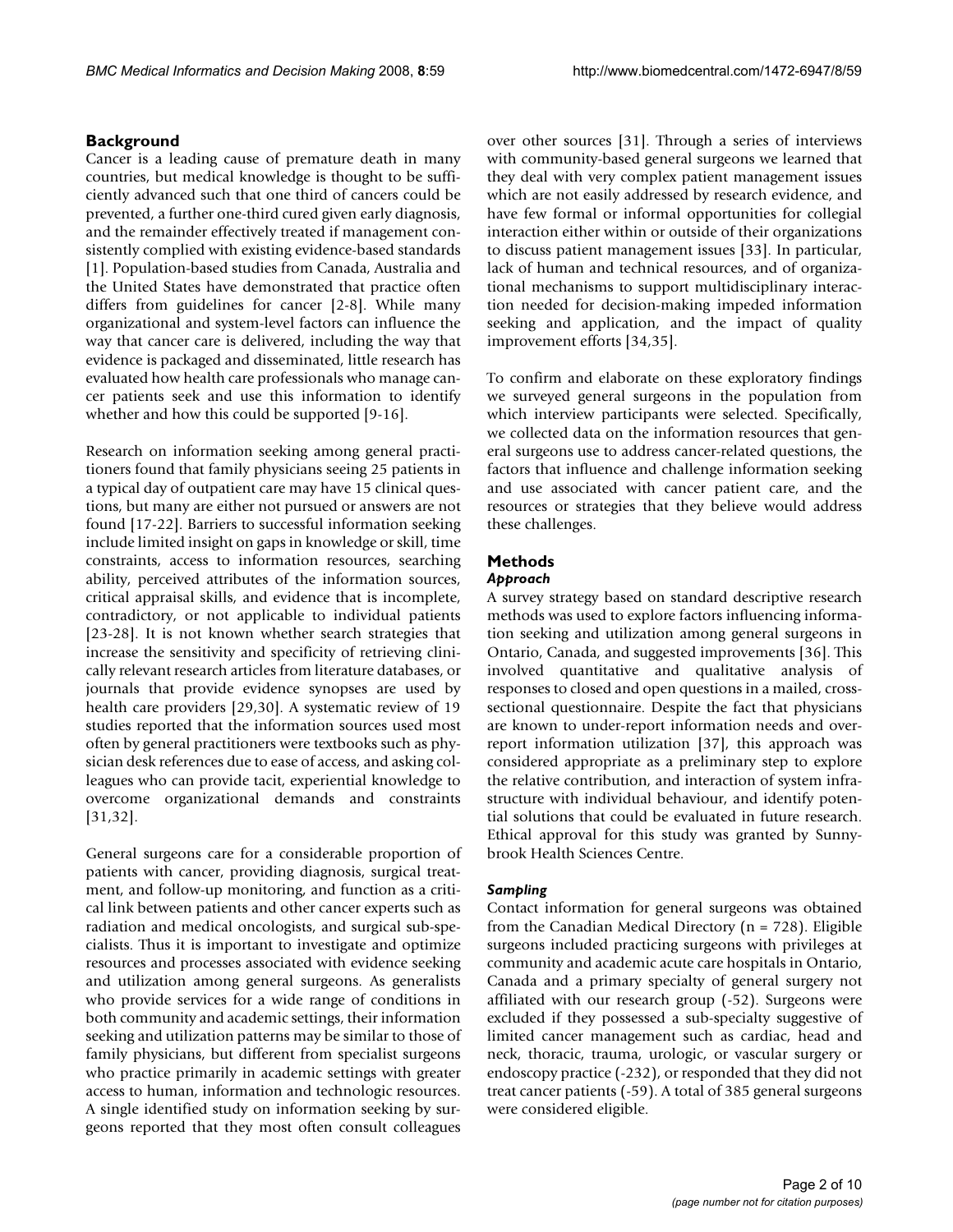### *Data collection*

Based on research describing health professional information seeking and utilization [38], a questionnaire was developed to elicit information on information need (type of cancer, task/issue, question importance), information seeking (source, frequency of use), and reasons for use (familiarity, prior success, speed of access, applicability to patients); individual attributes (sex, age, academic or community setting) and organizational or system features (resource availability, important/common challenges to delivering care), and suggested strategies for supporting cancer care delivery (See Additional file 1). Most questions were closed with nominal (two or more categories) or ordinal response options (five-point scale). All closed questions allowed respondents to add, and rate additional relevant items not already listed. Questions about most common problems faced when caring for cancer patients and the resources or strategies to address each were open-ended.

The questionnaire was not tested for psychometric properties because the purpose of this survey was exploratory and descriptive, and not analytic. However, the questionnaire was pilot-tested for face validity with four general surgeons who were subsequently not surveyed. They were asked to complete the questionnaire and provide feedback on format, clarity and meaning of questions, instructions and response options. Their suggestions were all incorporated in the questionnaire, which was then reviewed for the same issues by all co-investigators, who suggested further minor modifications to wording and response options.

Based on research evidence for increasing survey response rates, the questionnaire was mailed with an addressed, stamped return envelope, and a personalized cover letter identifying academic affiliation of the researchers, and endorsement by both the Ontario agency overseeing cancer services, and the Ontario professional association for general surgeons; a second package was mailed after two weeks to non-responders; and a third package was mailed to non-responders after another two-week period [39,40]. The names of those returning a completed survey were entered into a draw for a \$1000 gift certificate. Initial distribution took place on March 26, 2007 and the third reminder package was distributed on May 1, 2007.

#### *Data analysis*

Survey responses were entered by one individual into an Access database with validation rules to minimize data entry errors. Double data entry was performed by a second individual by entering a random sample of 10% of the surveys into a replicated Access database. The two databases were compared and no consistent errors were noted. Statistically significant differences in characteristics (sex, age, setting) between responders and non-responders were calculated with the chi square test. Questionnaire responses were analyzed for the entire group using summary statistics (frequency, proportion). Statistical significance of differences among sub-groups (age, setting) was established with the Kruskal Wallis test or Mann Whitney U test for information need and resources used, and with the chi square test for information seeking and reasons that particular resources were used. Chi square was reported with a continuity correction for categories where counts were fewer than five. Age was categorical for the Kruskal Wallis test (30–39, 40–49, 50–59, 60+) and nominal for the chi square test ( $\langle 50, \geq 50 \rangle$  to optimize cell counts. All statistical analyses were performed in SPSS 16.0.

Open-ended responses were examined thematically using standard qualitative analysis methods and a grounded approach, meaning ideas were inductively extracted from the responses [41,42]. This involved repeated reading to identify key themes, developing of codes to reflect themes, applying thematic codes to all relevant responses, and grouping of responses by theme. Several strategies were employed for sampling (population-based, identification of limitations), analysis (data examined independently by three individuals) and interpretation (reporting of findings with anonymous identifier codes to illustrate both congruent and divergent themes, comparison of findings with other research) to enhance the reliability and validity of these findings.

# **Results**

# *Respondents*

The overall response rate was 44.2% (170/385). Responses were received from all 14 health regions ranging from 16.1% (5/31) to 77.8% (7/9). Responders included a higher proportion of surgeons in academic settings compared with non-responders ( $p = 0.024$ ). There were no significant differences between responders and non-responders by sex or year from graduation (Table 1). Respondents are involved in breast and colorectal cancer surgery primarily. They reported the following proportion of practice devoted to breast cancer: less than 10% (50.0%), 10–25% (27.6%), 26–50% (14.1%), and more than 51% (8.2%) and colorectal cancer: less than 10% (31.8%), 10–25% (41.8%), 26–50% (14.7%), and more than 51% (11.8%). While there was no significant difference in the range of proportion of practice devoted to colorectal cancer surgery by setting  $(p = 0.912)$ , significantly more surgeons in community settings manage lower volumes of breast cancer (up to 25% of practice) (p < 0.001). The majority of surgeons reported that less than 10% of their practice was devoted to gastric (92.9%), melanoma (92.4%) or hepatopancreatobiliary cancer  $(89.4\%)$ .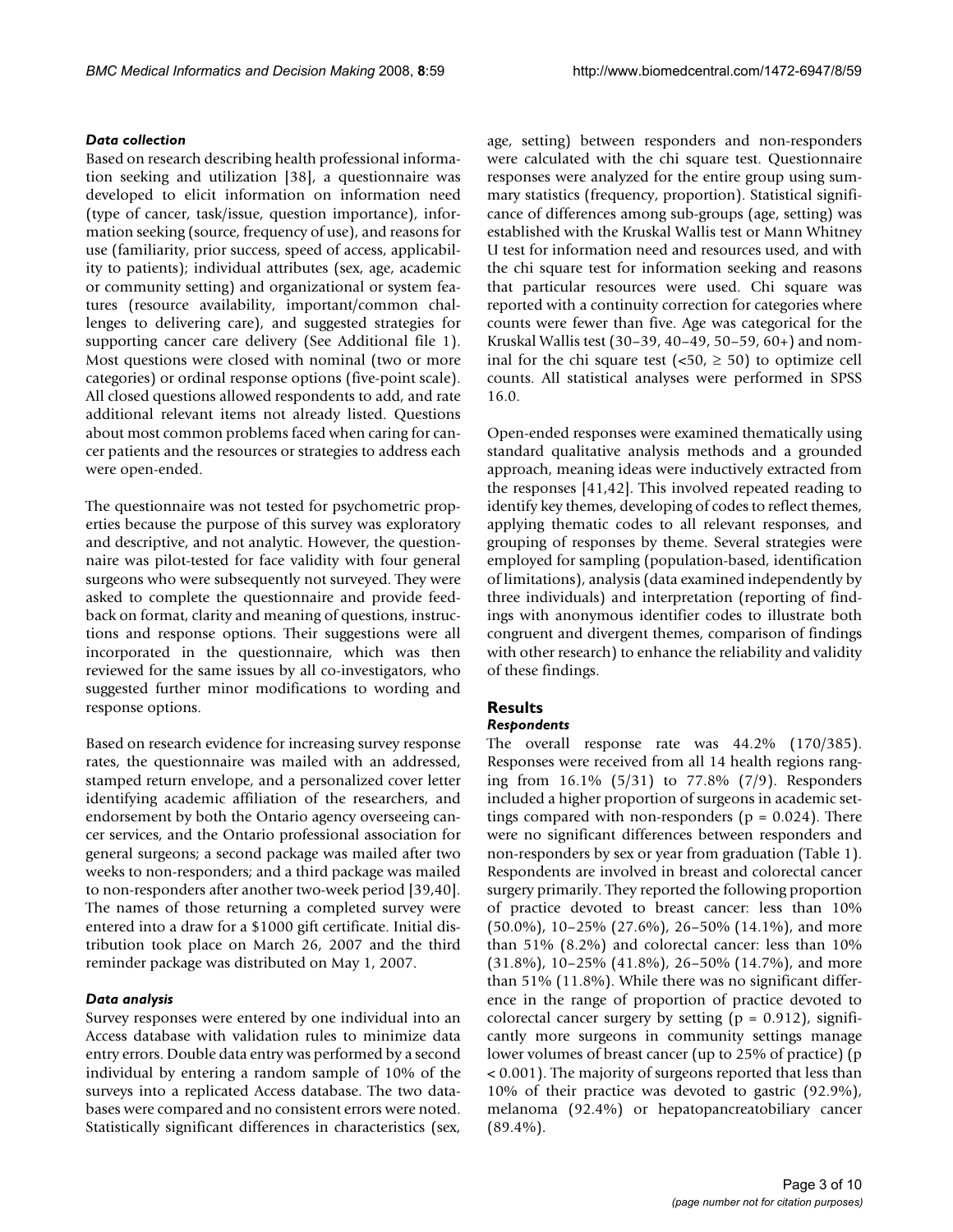| Subgroup       | %<br>Eligible<br>Responders |                 | Nonresponders | %            | p-value |       |
|----------------|-----------------------------|-----------------|---------------|--------------|---------|-------|
| Sex            |                             |                 |               |              |         |       |
| male           | 332                         | 4               | 42.47         | 9            | 57.53   | 0.129 |
| female         | 53                          | 29              | 54.72         | 24           | 45.28   |       |
| Graduation     |                             |                 |               |              |         |       |
| $\leq$ 1979    | 134                         | 54              | 40.30         | 80           | 59.70   | 0.114 |
| 1980-1989      | 114                         | 60              | 52.63         | 54           | 47.37   |       |
| $\geq$ 1990    | 137                         | 56              | 40.88         | 81           | 59.12   |       |
| Setting        |                             |                 |               |              |         |       |
| academic       | 112                         | 59              | 52.68         | 53           | 47.32   | 0.024 |
| community      | 273                         | $\mathbf{H}$    | 40.66         | 162          | 59.34   |       |
| Health region  |                             |                 |               |              |         |       |
| ı              | 19                          | 7               | 36.84         | 12           | 63.16   | 0.022 |
| $\overline{2}$ | 37                          | 8               | 48.65         | 9            | 51.35   |       |
| 3              | 4                           | $\overline{10}$ | 71.43         | 4            | 28.57   |       |
| 4              | 50                          | 21              | 42.00         | 29           | 58.00   |       |
| 5              | 9                           | 7               | 77.78         | $\mathbf{2}$ | 22.22   |       |
| 6              | 29                          | $\mathbf{H}$    | 37.93         | 8            | 62.07   |       |
| 7              | 61                          | 33              | 54.10         | 28           | 45.90   |       |
| 8              | 26                          | 12              | 46.15         | 4            | 53.85   |       |
| 9              | 39                          | 21              | 53.85         | 8            | 46.15   |       |
| 10             | 17                          | 8               | 47.06         | 9            | 52.94   |       |
| $\mathbf{H}$   | 31                          | 5               | 16.13         | 26           | 83.87   |       |
| 12             | 15                          | 5               | 33.33         | 0            | 66.67   |       |
| 13             | 27                          | 9               | 33.33         | 8            | 66.67   |       |
| 4              | $\mathbf{H}$                | 3               | 27.27         | 8            | 72.73   |       |
| Total          | 385                         | 170             |               | 215          |         |       |

|  |  | Table 1: Comparison of responders to non-responders |
|--|--|-----------------------------------------------------|
|--|--|-----------------------------------------------------|

### *Information needs*

The three top-ranked tasks or issues giving rise to at least some uncertainty (Table 2) when managing cancer patients were human and technologic resource constraints (60.4%), comorbid conditions (56.4%) and other patient factors such as age and physiology (51.8%). In contrast, the top-ranked clinical tasks giving rise to uncertainty that would reportedly trigger information seeking were chemotherapy or radiotherapy treatment (92.4%), pathology (92.9%), and surgical approach or technique (87.4%), followed closely by lack of or conflicting evidence (86.5%) and tumour stage (84.4%). These views did not differ significantly by age or setting of care.

#### *Information seeking*

The three sources of information used by surgeons most frequently when faced with clinical uncertainty (Table 3) were local surgical colleagues (84.6%), other local col-

|  |  | Table 2: Factors contributing to information needs and information seeking |  |  |  |  |
|--|--|----------------------------------------------------------------------------|--|--|--|--|
|--|--|----------------------------------------------------------------------------|--|--|--|--|

| Factor                                    | Degree of uncertainty<br>Uncertainty triggers information seeking |      |         |      |
|-------------------------------------------|-------------------------------------------------------------------|------|---------|------|
|                                           | N                                                                 | %    | N       | %    |
| Resource availability (human/technologic) | 99                                                                | 60.4 | $\perp$ | 73.0 |
| Comorbid conditions                       | 93                                                                | 56.4 | 122     | 77.7 |
| Patient factors such as age or physiology | 86                                                                | 51.8 | 107     | 68.6 |
| Evidence, unaware, lacking or conflicting | 74                                                                | 45.7 | 134     | 86.5 |
| Tumour stage                              | 64                                                                | 38.6 | 130     | 84.4 |
| Patient safety                            | 60                                                                | 36.8 | 113     | 73.9 |
| Chemotherapy or radiotherapy              | 59                                                                | 35.8 | 146     | 92.4 |
| Patient preferences                       | 56                                                                | 33.7 | 88      | 58.3 |
| <b>Ethical issues</b>                     | 42                                                                | 25.8 | 105     | 68.6 |
| Pathology                                 | 40                                                                | 23.8 | 145     | 92.9 |
| Legal issues                              | 35                                                                | 21.2 | 104     | 68.9 |
| Surgery                                   | 21                                                                | 12.7 | 132     | 87.4 |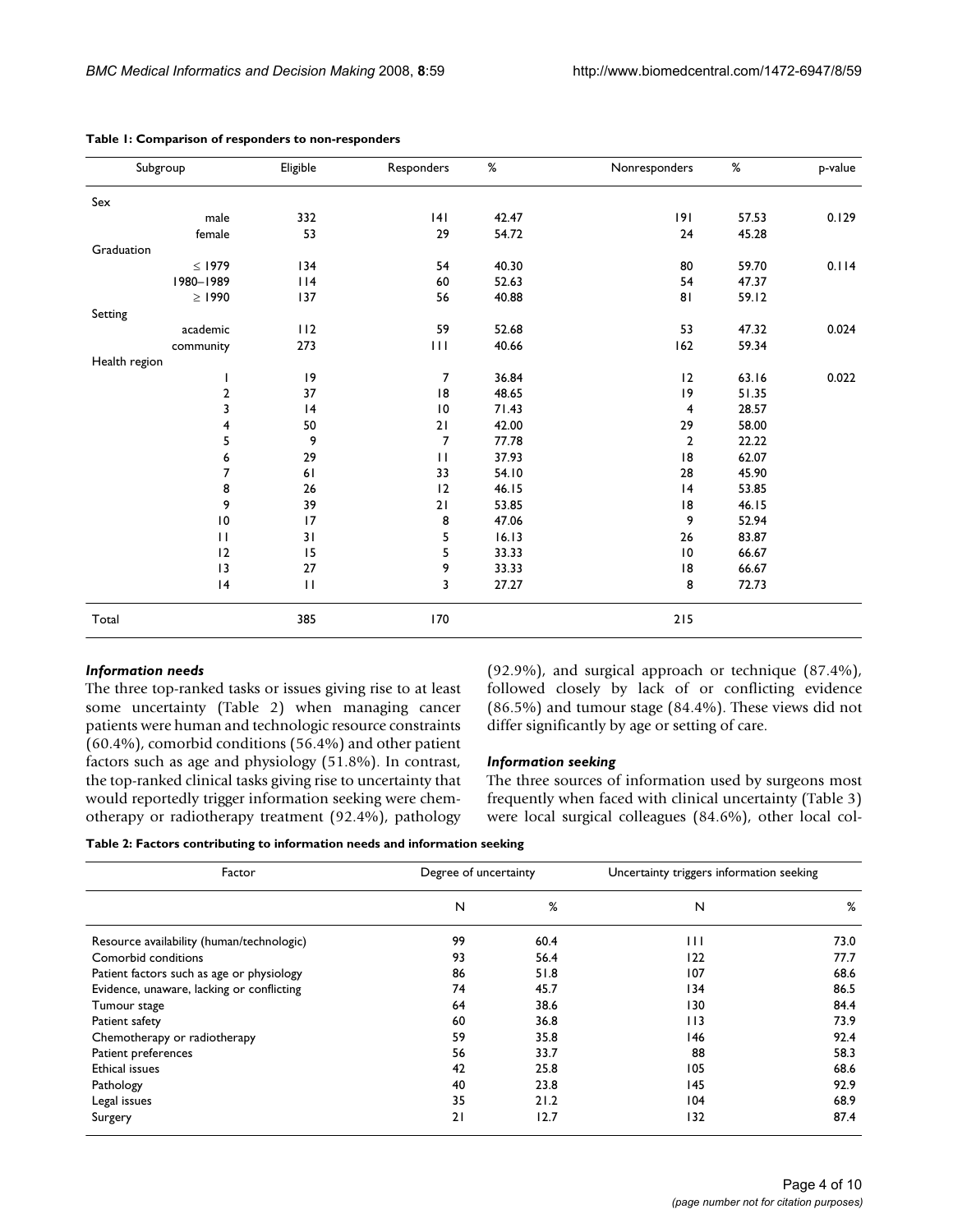leagues (82.2%), and the Internet (81.1%), followed closely by office journals (77.6%). This did not differ significantly by age or setting of care. Surgeons in community settings were more likely to phone (p = 0.007), or refer to external specialists ( $p = 0.018$ ). A larger proportion of community surgeons reported never taking part in intra- or inter-departmental meetings, or cancer conferences. Those that did were more likely to attend on a monthly basis compared with surgeons in academic settings who reported higher rates of weekly participation (p  $< 0.001$ ).

When asked to select the reasons for using various sources of information (Table 4), local surgical (64.7%) and other colleagues (57.6%) and office textbooks (59.4%) and journals (48.2%) were ranked most familiar; local surgical (50.6%) and other colleagues (43.5%) and either phone calls (41.8%) or referrals to external specialists (42.4%) were highest ranked for prior success; the Internet, defined as any resource providing access to evidence such as journals or guidelines (57.1%), local surgical colleagues (51.2%), and office textbooks (58.2%) or journals (48.2%) offered speediest access to cancer-related information; and cancer conferences (35.9%) and local surgical colleagues (34.1%) provided information considered to be the most applicable to patient care. Older surgeons more often used the hospital library ( $p = 0.042$ ) or interdepartmental meetings ( $p = 0.011$ ) due to familiarity, and fewer considered office journals to be applicable ( $p =$ 0.046) compared with younger surgeons. Communitybased surgeons more often chose to refer to external specialists ( $p = 0.003$ ) or consult computer decision aids ( $p =$ 0.009) based on prior success. Academic surgeons most often used interdepartmental meetings for this reason (p = 0.017). Speedy access prompted more academic surgeons to consult office journals ( $p = 0.009$ ) while commu-

**Table 3: Sources used during information seeking**

| Source                               | Frequency of use |      |      |
|--------------------------------------|------------------|------|------|
|                                      | N                | ℅    |      |
| Local colleague, surgeon             |                  | 143  | 84.6 |
| Local colleague, clinician           |                  | 139  | 82.2 |
| Internet (journals, guidelines)      |                  | 137  | 81.1 |
| Journal in office                    |                  | 128  | 77.6 |
| Intradepartment meeting              |                  | 119* | 70.4 |
| Textbook in office                   |                  | 100  | 59.9 |
| Interdepartment meeting              |                  | 99*  | 59.3 |
| Cancer conferences (local, regional) |                  | 86*  | 50.9 |
| Refer to external specialist         |                  | 70*  | 41.9 |
| Phone external specialist            |                  | 68*  | 40.5 |
| Hospital library                     |                  | 63   | 37.7 |
| Computer decision aid                |                  | 37   | 22.7 |
| l ibrarian                           |                  | 19   | 11.6 |

\* p < 0.05 by Mann Whitney U test two-tail significance for setting of care

nity surgeons more often reported applicability as the reason for using office textbooks ( $p = 0.044$ ).

Sources of information used at least monthly were considered according to reasons for use (Figure 1). The single resource used most frequently by the majority of respondents, local surgical colleagues, was ranked highly for each of familiarity, prior success, speedy access and applicability to patients. Familiarity and prior success contribute to use of the second most frequently used resource, other local colleagues. The third most used resource, the Internet, was viewed as readily accessible. Notably, most resources were not considered by the majority of surgeons to provide information that was applicable to cancer patient care, including local surgical colleagues, thought by 34.1% of respondents to provide relevant information, despite being the most frequently consulted resource.

#### *Cancer management challenges*

In response to an open-ended question, 74% (126/170) of respondents listed up to three important concerns faced when caring for cancer patients, and suggested solutions (Table 5). These were organized into eight thematic categories. The majority of comments were related to barriers to diagnosing and staging cancer, lack of operative resources, and barriers to coordinating multidisciplinary care. Together these accounted for 76.0% (204/268) of all reported issues. Increased funding for resources was the most frequently mentioned solution for these concerns (82/167, 49.1%). The availability of evidence to support cancer care decision making was named by 19 individuals (19/268, 7.1%). Greater production of guidelines was recommended as a possible solution by four individuals. Thus information seeking and utilization was not viewed as an important challenge compared with limitations in system infrastructure and communication with colleagues to coordinate care delivery.

#### **Discussion**

The overall objective of this research was to understand how general surgeons could be better supported to undertake decision making for patients with cancer. In previous exploratory work we learned that general surgeons care for patients with complex cancer problems [33]. This population-based survey confirms that general surgeons experience clinical uncertainty at an informational level due to the complexity of care required for cancer patients who have comorbid conditions and other physiologic factors that confound management. Since these uncertainties may not be directly addressed by searching for available research evidence, respondents most often turn to local surgical colleagues, as was found to be the case among family physicians [31,32]. Perhaps because research on information seeking and utilization by family physicians was conducted in the 1980s and 1990s when the Internet was not widely available, in contrast to family physicians,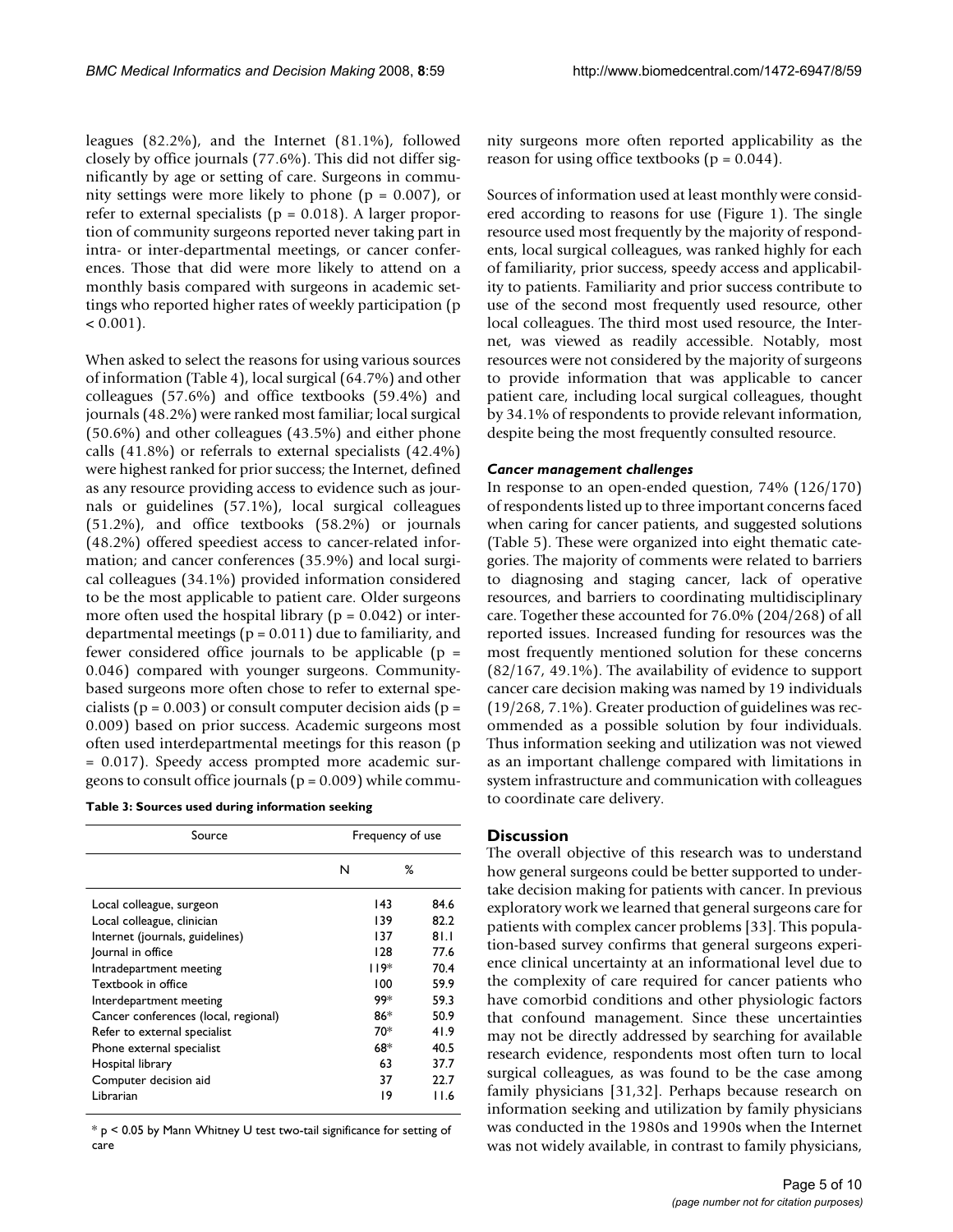| Source                          |          | Reasons for use |               |      |              |      |                 |      |
|---------------------------------|----------|-----------------|---------------|------|--------------|------|-----------------|------|
|                                 | Familiar |                 | Prior success |      | Quick access |      | Most applicable |      |
|                                 | N        | %               | N             | %    | N            | %    | N               | %    |
| Textbook in office              | 101      | 59.4            | 64            | 37.6 | 99*          | 58.2 | 35              | 20.6 |
| Journal in office               | 82       | 48.2            | 63            | 37.1 | 82**         | 48.2 | 37              | 21.8 |
| Hospital library                | $50*$    | 29.4            | 39            | 22.9 | 45           | 26.5 | 21              | 12.4 |
| Librarian                       | 25       | 14.7            | 24            | 4.1  | 20           | 11.8 | $\overline{13}$ | 7.6  |
| Local colleague, surgeon        | 110      | 64.7            | 86            | 50.6 | 87           | 51.2 | 58              | 34.1 |
| Local colleague, clinician      | 98       | 57.6            | 74            | 43.5 | 71           | 41.8 | 47              | 27.6 |
| Phone external specialist       | 58       | 34.1            | 71            | 41.8 | 25           | 14.7 | 43              | 25.3 |
| Refer to external specialist    | 65       | 38.2            | 72**          | 42.4 | 17           | 10.0 | 46              | 27.1 |
| Computer decision aid           | 16       | 9.4             | 17**          | 10.0 | 22           | 12.9 | 4               | 8.2  |
| Internet (journals, guidelines) | 70       | 41.2            | 68            | 40.0 | 97           | 57.I | 42              | 24.7 |
| Intradepartment meeting         | 72       | 42.4            | 45            | 26.5 | $36*$        | 21.2 | 34              | 20.0 |
| Interdepartment meeting         | $56*$    | 32.9            | 47**          | 27.6 | 33           | 19.4 | 30              | 17.6 |
| Conferences (local, regional)   | 70       | 41.2            | 67            | 39.4 | 29           | 17.1 | 61              | 35.9 |

#### **Table 4: Reasons for use of information resources**

 $*$  p < 0.05 by Chi square test two-tail significance for age.

 $*$  p < 0.05 by Chi square test two-tail significance for setting of care

general surgeons appear to frequently use the Internet [17- 22,37]. These findings were similar for surgeons of younger and older age, and practicing in both community and academic settings. Surgeons also experience clinical dilemmas at a logistical level related to human and technologic constraints in the health care sector that challenge the appropriate and coordinated care of complex cancer cases. Community-based surgeons reported no, or limited interaction with colleagues for the discussion of patient care issues, and frequently refer patients to other centres for diagnostic, surgical and oncologic services. This was also identified in our previous study [33].

While surgeons consulted the Internet and colleagues, neither was considered highly applicable to the expressed informational and logistical decision-making needs associated with complex management issues. Among a population-based sample of 15,626 American patients with



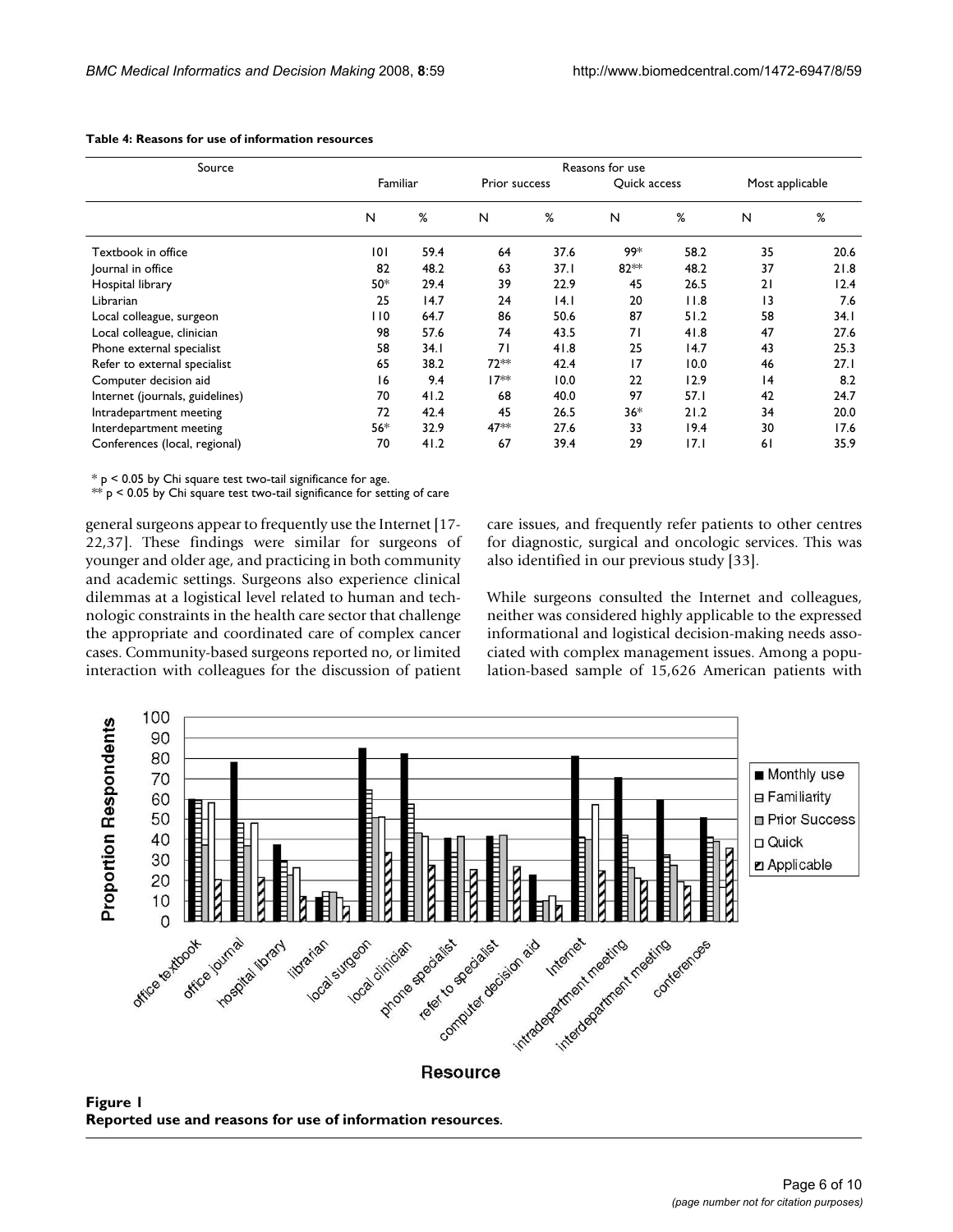| Concerns                                                                               | <b>Issues</b>                                                                                                                                                                                                                                | Suggested solutions                                                                                                                                                                                                                                                                                                                                                                   |  |  |
|----------------------------------------------------------------------------------------|----------------------------------------------------------------------------------------------------------------------------------------------------------------------------------------------------------------------------------------------|---------------------------------------------------------------------------------------------------------------------------------------------------------------------------------------------------------------------------------------------------------------------------------------------------------------------------------------------------------------------------------------|--|--|
| (n, % respondents)                                                                     | (n respondents)                                                                                                                                                                                                                              | (n respondents)                                                                                                                                                                                                                                                                                                                                                                       |  |  |
| Barriers to diagnosing and staging cancer<br>(82, 30.6)                                | CT/MRI/ERUS (22)<br>Endoscopy (21)<br>Core biopsy/breast imaging (19)<br>Access to/timely radiology (17)<br>Referral by family physicians (3)                                                                                                | Funding for more resources (33)<br>Establish and monitor benchmarks (6)<br>Prioritize cancer cases (5)<br>Centralized workup facility (4)<br>Improved coordination (3)<br>Patient education (1)<br>Privatize (1)<br>Colorectal cancer screening program (1)                                                                                                                           |  |  |
| Lack of operative resources (67, 25.0)                                                 | OR time $(53)$<br>Lack of surgical beds (5)<br>Nuclear medicine/equipment for SLNB (4)<br>Anesthesia shortage (2)<br>Lack of nurses (1)<br>Old laparoscopic equipment (1)<br>Surgery assistants (1)                                          | Funding for more resources (24)<br>Prioritize cancer cases (11)<br>Lobby/increase public awareness (2)<br>Weekend operating time (1)<br>Privatize (1)<br>Create non-hospital surgical centres (1)<br>Clinical model (refer to group) (1)                                                                                                                                              |  |  |
| Barriers to coordinating multidisciplinary care<br>(55, 20.0)                          | Coordination of care (23)<br>Referral to specialists (16)<br>Proximity to cancer specialists (6)<br>Challenge of participating in tumor boards (6)<br>Patient retention at large centres (2)<br>Challenges of organizing clinical trials (2) | Regional integration/coordination services (7)<br>Funding for more specialists (5)<br>Oncology electronic medical record (5)<br>Communication to referring offices (5)<br>Radiation oncologist visits satellite clinic (3)<br>Open new radiation facilities (3)<br>Organized implementation tumor boards (3)<br>List of available specialists (2)<br>Patient-centred care pathway (1) |  |  |
| Lack of data to guide care delivery (20, 7.5)                                          | Lack of/applicability of evidence (19)<br>Timely performance measurement (1)                                                                                                                                                                 | Patient-specific guidelines (4)<br>Funding for more resources (3)<br>Tumor boards (2)<br>Develop cancer-specific programs (2)                                                                                                                                                                                                                                                         |  |  |
| Access to pathology (15, 5.6)                                                          | Delayed pathology (15)                                                                                                                                                                                                                       | Funding for more resources (8)<br>Establish and monitor benchmarks (1)                                                                                                                                                                                                                                                                                                                |  |  |
| Need for patient support resources (12, 4.5)                                           | Navigation (5)<br>Information (5)<br>Shared decision making tools (2)                                                                                                                                                                        | Funding for the development of information<br>resources (5)                                                                                                                                                                                                                                                                                                                           |  |  |
| Heavy workload (10, 3.7)                                                               | Overwhelmed (9)<br>Patients with no family physician (1)                                                                                                                                                                                     | Nurse practitioners/GP oncologists (5)<br>Funding for more surgeons (4)<br>Prioritize cancer patient access to family<br>physicians (1)                                                                                                                                                                                                                                               |  |  |
| Need for opportunities to develop skills (7, 2.6) Training for practicing surgeons (7) |                                                                                                                                                                                                                                              | Increase mentorship opportunities (3)                                                                                                                                                                                                                                                                                                                                                 |  |  |

#### **Table 5: Cancer care concerns and suggested solutions**

CT computed tomography scan; MRI magnetic resonance imaging; ERUS endorectal ultrasound; SLNB sentinel lymph node biopsy

cancer, 68.7% had comorbidity, and 32.6% had two or more comorbid conditions [43]. These rates were higher in the elderly, smokers and those with lower socioeconomic status. Hence, the complexity of decision-making for a considerable number of cancer patients might not be entirely solved by either developing more guidelines, or providing surgeons with informatics training or tools since available evidence may not be applicable to individual patients with complex indications. Instead, qualitative information collected by this survey suggests that better access to, and coordination of multidisciplinary decisionmaking could address many of the identified informational and logistical problems.

Recommendations of an informational nature included development of a cancer care medical record to provide electronic access to consolidated patient information. Electronic health records may not be prevalent in many settings, nor shared across the different settings that are involved in delivering care to individual patients [44]. Surveys of Canadian and American hospitals found that few have implemented such systems [45,46]. Research investigating the use of patient held records for patients with cancer found that there was a low level of use, perhaps due to lack of agreement between patients and health professionals regarding their function [47-50]. Many respondents highlighted the need for more efficient communication of tests and treatment results to referring surgeons from cancer clinics. Lack of referral reply, delay in receiving the consultant's reply letter, and insufficient detail in reply letters are common concerns expressed by surgeons elsewhere [51]. Content analysis of both referral and reply letters has shown that their quality and comprehensiveness could be improved [51-53]. Communication could be enhanced with the use of structured letter templates that facilitate more consistent inclusion of key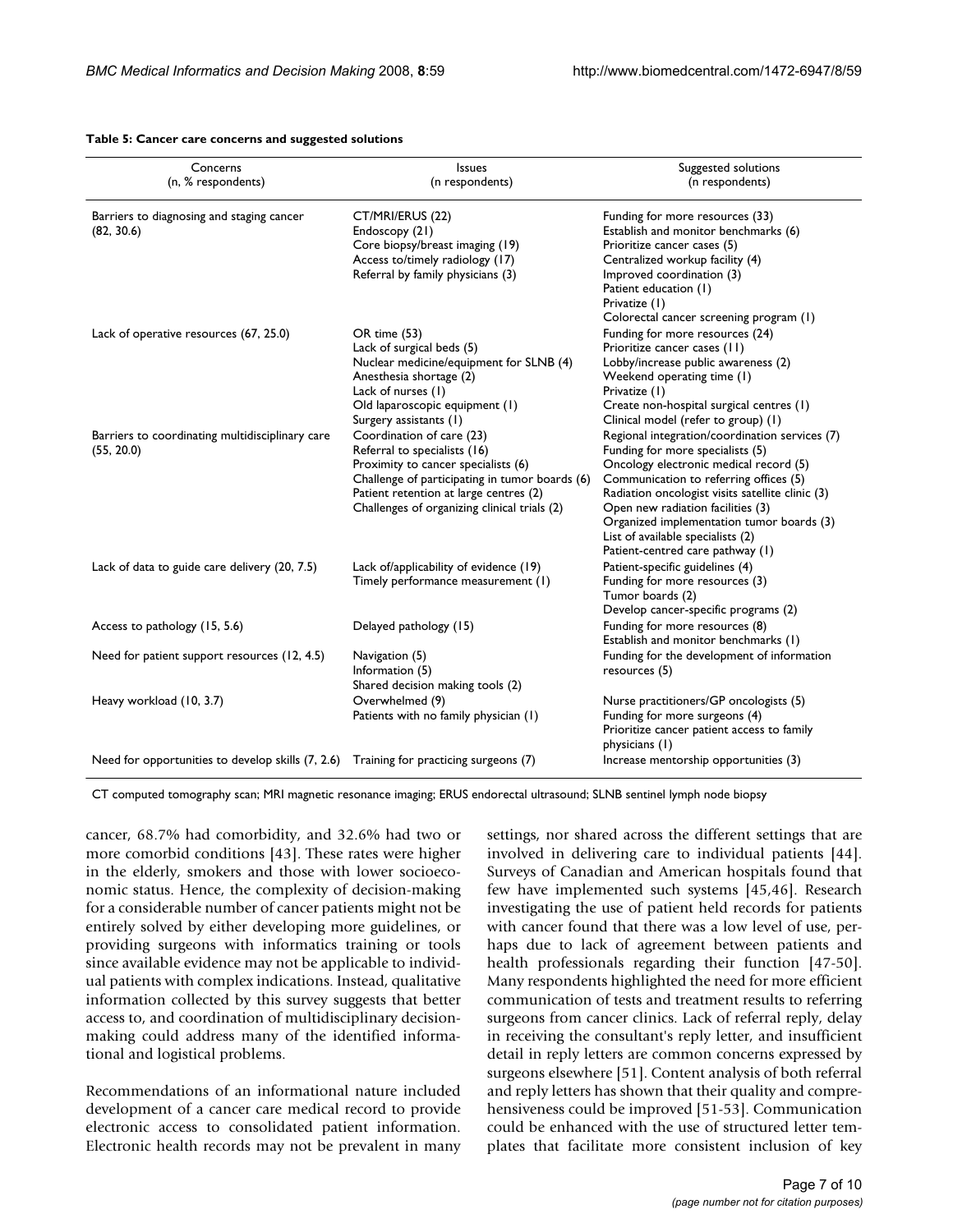patient and educational information to referring doctors [53,54].

Recommendations to address logistical issues such as surgeon interaction with other health care professionals involved in diagnosing, staging or treating cancer patients included development of centralized cancer diagnostic facilities or satellite cancer clinics on a regional basis. We conducted a systematic review of diagnostic assessment units for cancer [55]. While evidence was limited, they appear to reduce time to diagnosis. Another systematic review based on nine studies found that specialist outreach clinics improved access, health outcomes, more efficient and guideline-consistent care, and less use of inpatient services [56]. Several respondents recommended greater use of multidisciplinary cancer conferences (MCCs), or tumour boards [57]. We found that videoconferencing could be used to successfully involve community-based surgeons in MCCs [58], and subsequently evaluated an MCC that regularly engages surgeons affiliated with six community hospitals in one health region, and oncologists from the closest cancer centre [33]. Physicians thought that collegial interaction improved awareness of current evidence, patient satisfaction with treatment plans, appropriate care delivery, and continuity of care. Given that most of our survey respondents were frequent Internet users, further development of this platform to support multidisciplinary consultation and care delivery is warranted since it was used successfully to support MCCs in Germany [59].

The results of this survey are limited by self-report bias inherent in survey methods, and the 44.2% response rate which is lower than the mean response rate of 54% for published surveys of physicians [40,41]. Non-response to surveys is a problem if the respondents differ in a meaningful way from non-respondents. We found no difference between responders and non-responders by sex or graduation date (proxy for age). Although some regions were less well represented than others, for reasons we cannot identify based on this data, we did achieve responses from all 14 health regions, thusly accounting for geographic factors that might impact information seeking. While general surgeons in academic settings were overrepresented among respondents, we received information from 59 academic and 111 community surgeons, providing sufficient power to find no statistically significant differences in our key results according to this factor. Hence, we believe that our findings are generalizable to the general surgeon population from which our sample was drawn. They may be less relevant to general surgeons in other jurisdictions where resource constraints and the organization of cancer care services may be different from those in Ontario. Furthermore, we examined perceived informational needs, and not specific patient care decisions made, and their correspondence with evidence of appropriate care. Since physicians are known to underestimate their need for knowledge [23,37], it may be that current information seeking behaviour among this population inadequately makes use of existing information resources, but this would need to be addressed in further studies. Ongoing research should evaluate the implementation and benefit of various multidisciplinary care models, including concurrent (outreach clinics, centralized diagnostic centres, MCCs, telemedicine, Internet networking) and consecutive (improved referral communication, electronic health records, patient-held medical records) mechanisms to assess their cost-effectiveness.

# **Conclusion**

This study found that, regardless of age or setting of care, general surgeons consult a variety of informational resources, most frequently colleagues, although none are considered to adequately solve clinical uncertainty associated with the complexity of many cancer patients. Decision-making is challenged by both informational and logistical issues related to the coordination of multidisciplinary care. This suggests that limitations in the organization of multidisciplinary care leading to suboptimal exchange of information among involved health care professionals may, in part, contribute to variable compliance with what is considered to be appropriate care according to current guidelines. There are many different mechanisms by which multidisciplinary care can be achieved but none have been comprehensively evaluated. Ongoing research will develop and evaluate mechanisms by which to support peer interaction for routine decision making and continuing professional development.

# **Competing interests**

The authors declare that they have no competing interests.

# **Authors' contributions**

ARG conceptualized and designed the study, obtained funding, coordinated all aspects, collected and analyzed data, interpreted findings, and prepared the manuscript. FCW, DD, RSM and DRU assisted with design of the study, interpretation of data, and review of the manuscript. All authors read and approved the final manuscript.

# **Additional material**

# **Additional file 1**

*Survey instrument. Questionnaire used to collect data from general surgeons on health professional information seeking and utilization patterns.* Click here for file

[\[http://www.biomedcentral.com/content/supplementary/1472-](http://www.biomedcentral.com/content/supplementary/1472-6947-8-59-S1.doc) 6947-8-59-S1.doc]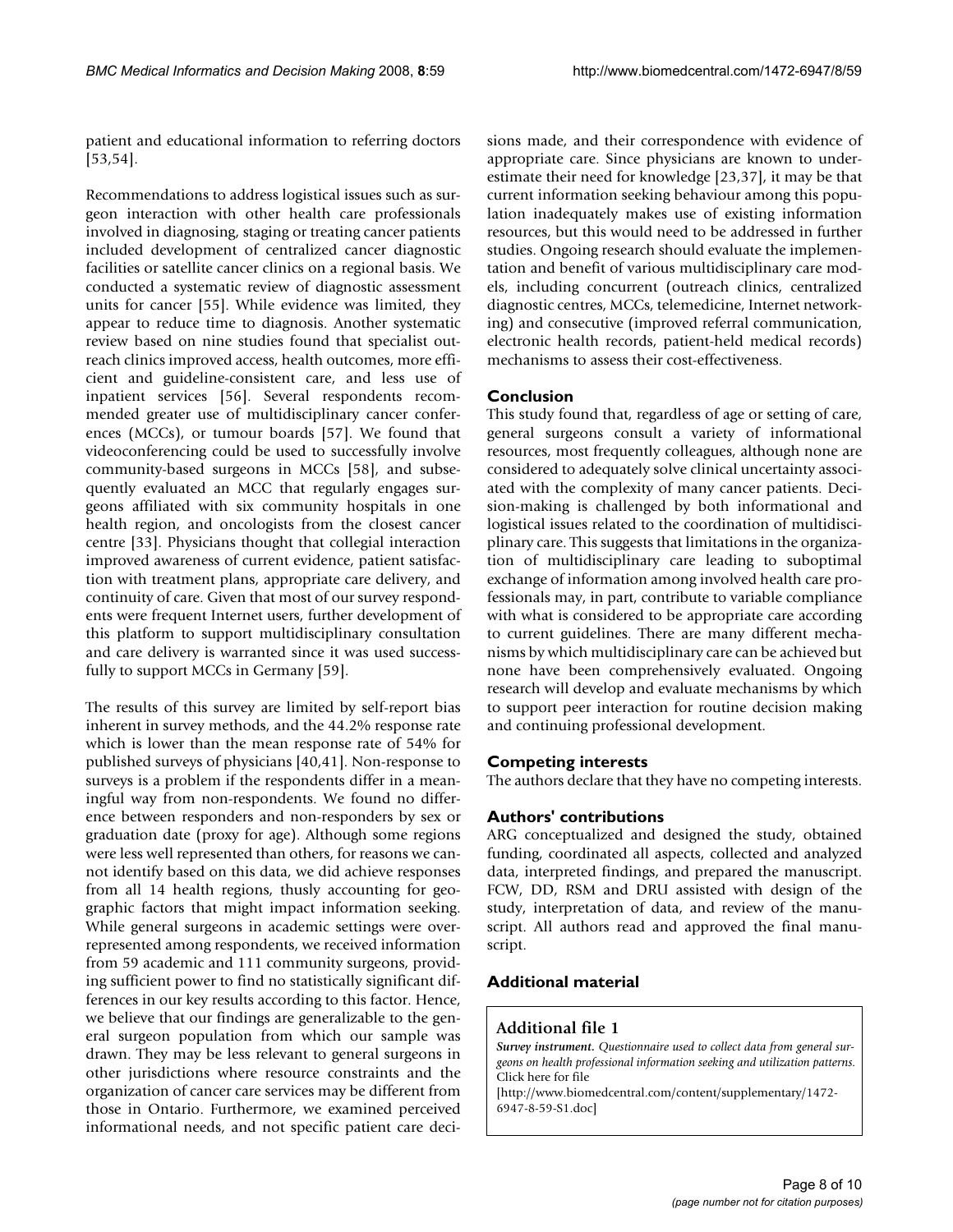#### **Acknowledgements**

This study was conducted and published with funding from the University of Toronto, Faculty of Medicine Dean's Fund New Staff Grant and an unrestricted research grant from Cancer Care Ontario. Neither source had any influence on the collection, analysis, and interpretation of data; on the writing of the manuscript; and in the decision to submit the manuscript for publication.

### **References**

- 1. World Health Organization: *Cancer Fact Sheets 297* [[http://](http://www.who.int/mediacentre/factsheets/fs297/en/index.html) [www.who.int/mediacentre/factsheets/fs297/en/index.html\]](http://www.who.int/mediacentre/factsheets/fs297/en/index.html). accessed March 15, 2007.
- 2. Latosinsky S, Fradette K, Lix L, Hildebrand K, Turner D: **Canadian breast cancer guidelines: have they made a difference.** *Can Med Assoc J* 2007, **176:**771-776.
- 3. McGregor SE, Hilsden RJ, Li FX, Bryant HE, Murray A: **[Low uptake](http://www.ncbi.nlm.nih.gov/entrez/query.fcgi?cmd=Retrieve&db=PubMed&dopt=Abstract&list_uids=17437502) [of colorectal cancer screening 3 yr after release of national](http://www.ncbi.nlm.nih.gov/entrez/query.fcgi?cmd=Retrieve&db=PubMed&dopt=Abstract&list_uids=17437502) [recommendations for screening.](http://www.ncbi.nlm.nih.gov/entrez/query.fcgi?cmd=Retrieve&db=PubMed&dopt=Abstract&list_uids=17437502)** *Am J Gastroenterol* 2007, **102:**1727-1735.
- 4. McGlynn EA, Asch SM, Adams J, Keesey J, Hicks J, DeCristofaro A, Kerr EA: **[The quality of health care delivered to adults in the](http://www.ncbi.nlm.nih.gov/entrez/query.fcgi?cmd=Retrieve&db=PubMed&dopt=Abstract&list_uids=12826639) [United States.](http://www.ncbi.nlm.nih.gov/entrez/query.fcgi?cmd=Retrieve&db=PubMed&dopt=Abstract&list_uids=12826639)** *N Engl J Med* 2003, **348:**2635-2645.
- 5. Malin JL, Schneider EC, Epstein AM, Adams J, Emanuel EJ, Kahn KL: **[Results of the National Initiative for Cancer Care Quality:](http://www.ncbi.nlm.nih.gov/entrez/query.fcgi?cmd=Retrieve&db=PubMed&dopt=Abstract&list_uids=16401682) how can we improve the quality of cancer care in the United [States?](http://www.ncbi.nlm.nih.gov/entrez/query.fcgi?cmd=Retrieve&db=PubMed&dopt=Abstract&list_uids=16401682)** *J Clin Oncol* 2006, **24:**626-634.
- 6. Koshy A, Buckingham JM, Zhang Y, Craft P, Dahlstrom JE, Tait N, Members of the ACT and SE NSW Breast Cancer Treatment Group: **[Surgical management of invasive breast cancer: a 5-year](http://www.ncbi.nlm.nih.gov/entrez/query.fcgi?cmd=Retrieve&db=PubMed&dopt=Abstract&list_uids=16173988) prospective study of treatment in the Australian Capital [Territory and South-Eastern New South Wales.](http://www.ncbi.nlm.nih.gov/entrez/query.fcgi?cmd=Retrieve&db=PubMed&dopt=Abstract&list_uids=16173988)** *ANZ J Surg* 2005, **75:**757-761.
- 7. Barton MB, Gabriel GS, Miles S: **[Colorectal cancer patterns of](http://www.ncbi.nlm.nih.gov/entrez/query.fcgi?cmd=Retrieve&db=PubMed&dopt=Abstract&list_uids=15191469) [care in the Western Sydney and Wentworth Area Health](http://www.ncbi.nlm.nih.gov/entrez/query.fcgi?cmd=Retrieve&db=PubMed&dopt=Abstract&list_uids=15191469) [Services.](http://www.ncbi.nlm.nih.gov/entrez/query.fcgi?cmd=Retrieve&db=PubMed&dopt=Abstract&list_uids=15191469)** *ANZ J Surg* 2004, **74:**406-412.
- 8. Young JM, Leong DC, Armstrong K, O'Connell D, Armstrong BK, Spigelman AD, Ackland S, Chapuis P, Kneebone AB, Solomon MJ: **[Con](http://www.ncbi.nlm.nih.gov/entrez/query.fcgi?cmd=Retrieve&db=PubMed&dopt=Abstract&list_uids=17371209)[cordance with national guidelines for colorectal cancer care](http://www.ncbi.nlm.nih.gov/entrez/query.fcgi?cmd=Retrieve&db=PubMed&dopt=Abstract&list_uids=17371209) in New South Wales: a population-based patterns of care [study.](http://www.ncbi.nlm.nih.gov/entrez/query.fcgi?cmd=Retrieve&db=PubMed&dopt=Abstract&list_uids=17371209)** *Med J Aust* 2007, **186:**292-295.
- 9. Ellis P, Robinson P, Ciliska D, Armour T, Brouwers M, O'Brien MA, Sussman J, Raina P: **[A systematic review of studies evaluating](http://www.ncbi.nlm.nih.gov/entrez/query.fcgi?cmd=Retrieve&db=PubMed&dopt=Abstract&list_uids=16162043) [diffusion and dissemination of selected cancer control inter](http://www.ncbi.nlm.nih.gov/entrez/query.fcgi?cmd=Retrieve&db=PubMed&dopt=Abstract&list_uids=16162043)[ventions.](http://www.ncbi.nlm.nih.gov/entrez/query.fcgi?cmd=Retrieve&db=PubMed&dopt=Abstract&list_uids=16162043)** *Health Psychol* 2005, **24:**488-500.
- 10. Armstrong R, Waters E, Crockett B, Keleher H: **[The nature of evi](http://www.ncbi.nlm.nih.gov/entrez/query.fcgi?cmd=Retrieve&db=PubMed&dopt=Abstract&list_uids=17596543)[dence resources and knowledge translation for health pro](http://www.ncbi.nlm.nih.gov/entrez/query.fcgi?cmd=Retrieve&db=PubMed&dopt=Abstract&list_uids=17596543)[motion practitioners.](http://www.ncbi.nlm.nih.gov/entrez/query.fcgi?cmd=Retrieve&db=PubMed&dopt=Abstract&list_uids=17596543)** *Health Promot Int* 2007, **22:**254-260.
- 11. Cooney A, Gattellari M, Donnelly N, Ward J: **[Impact of national](http://www.ncbi.nlm.nih.gov/entrez/query.fcgi?cmd=Retrieve&db=PubMed&dopt=Abstract&list_uids=15521929) [guidelines about the management of colorectal cancer on](http://www.ncbi.nlm.nih.gov/entrez/query.fcgi?cmd=Retrieve&db=PubMed&dopt=Abstract&list_uids=15521929) [Australian surgeons' awareness of evidence.](http://www.ncbi.nlm.nih.gov/entrez/query.fcgi?cmd=Retrieve&db=PubMed&dopt=Abstract&list_uids=15521929)** *Colorectal Dis* 2004, **6:**418-427.
- 12. Sheldon TA, Cullum N, Dawson D, Lankshear A, Lowson K, Watt I, West P, Wright D, Wright J: **[What's the evidence that NICE](http://www.ncbi.nlm.nih.gov/entrez/query.fcgi?cmd=Retrieve&db=PubMed&dopt=Abstract&list_uids=15514342) [guidance has been implemented? Results from a national](http://www.ncbi.nlm.nih.gov/entrez/query.fcgi?cmd=Retrieve&db=PubMed&dopt=Abstract&list_uids=15514342) evaluation using time series analysis, audit of patients' notes, [and interviews.](http://www.ncbi.nlm.nih.gov/entrez/query.fcgi?cmd=Retrieve&db=PubMed&dopt=Abstract&list_uids=15514342)** *Br Med J* 2004, **329:**999.
- 13. Lavis JN, Robertson D, Woodside JM, McLeod CB, Abelson J: **[How](http://www.ncbi.nlm.nih.gov/entrez/query.fcgi?cmd=Retrieve&db=PubMed&dopt=Abstract&list_uids=12841049) [can research organizations more effectively transfer](http://www.ncbi.nlm.nih.gov/entrez/query.fcgi?cmd=Retrieve&db=PubMed&dopt=Abstract&list_uids=12841049) [research knowledge to decision makers.](http://www.ncbi.nlm.nih.gov/entrez/query.fcgi?cmd=Retrieve&db=PubMed&dopt=Abstract&list_uids=12841049)** *Milbank Q* 2003, **81:**221-248.
- 14. Grunfeld E: **[Canadian breast cancer guidelines are as effective](http://www.ncbi.nlm.nih.gov/entrez/query.fcgi?cmd=Retrieve&db=PubMed&dopt=Abstract&list_uids=17353531) [as possible under the circumstances.](http://www.ncbi.nlm.nih.gov/entrez/query.fcgi?cmd=Retrieve&db=PubMed&dopt=Abstract&list_uids=17353531)** *Can Med Assoc J* 2007, **176:**785-786.
- 15. Garg AX, Adhikari NK, McDonald H, Rosas-Arellano MP, Devereaux PJ, Beyene J, Sam J, Haynes RB: **[Effects of computerized clinical](http://www.ncbi.nlm.nih.gov/entrez/query.fcgi?cmd=Retrieve&db=PubMed&dopt=Abstract&list_uids=15755945) [decision support systems on practitioner performance and](http://www.ncbi.nlm.nih.gov/entrez/query.fcgi?cmd=Retrieve&db=PubMed&dopt=Abstract&list_uids=15755945) [patient outcomes.](http://www.ncbi.nlm.nih.gov/entrez/query.fcgi?cmd=Retrieve&db=PubMed&dopt=Abstract&list_uids=15755945)** *J Am Med Assoc* 2005, **293:**1223-1238.
- 16. Dy SM, Garg PP, Nyberg D, Dawson PB, Pronovost PJ, Morlock L, Rubin HR, Diener-West M, Wu AW: **[Are critical pathways effec](http://www.ncbi.nlm.nih.gov/entrez/query.fcgi?cmd=Retrieve&db=PubMed&dopt=Abstract&list_uids=12719688)[tive for reducing postoperative length of stay.](http://www.ncbi.nlm.nih.gov/entrez/query.fcgi?cmd=Retrieve&db=PubMed&dopt=Abstract&list_uids=12719688)** *Med Care* 2003, **41:**637-648.
- 17. Gorman P: **[Information needs in primary care.](http://www.ncbi.nlm.nih.gov/entrez/query.fcgi?cmd=Retrieve&db=PubMed&dopt=Abstract&list_uids=11604759)** *Stud Health Technol Inform* 2001, **84(Pt 1):**338-342.
- 18. Curley SP, Connelly DP, Rich EC: **[Physicians' use of medical](http://www.ncbi.nlm.nih.gov/entrez/query.fcgi?cmd=Retrieve&db=PubMed&dopt=Abstract&list_uids=2122168) [knowledge resources: preliminary theoretical framework](http://www.ncbi.nlm.nih.gov/entrez/query.fcgi?cmd=Retrieve&db=PubMed&dopt=Abstract&list_uids=2122168) [and findings.](http://www.ncbi.nlm.nih.gov/entrez/query.fcgi?cmd=Retrieve&db=PubMed&dopt=Abstract&list_uids=2122168)** *Med Decis Making* 1990, **10:**231-241.
- 19. McKnight M, Peet M: **[Health care providers' information seek](http://www.ncbi.nlm.nih.gov/entrez/query.fcgi?cmd=Retrieve&db=PubMed&dopt=Abstract&list_uids=11299647)[ing: recent research.](http://www.ncbi.nlm.nih.gov/entrez/query.fcgi?cmd=Retrieve&db=PubMed&dopt=Abstract&list_uids=11299647)** *Med Ref Serv Q* 2000, **19:**27-50.
- 20. Verhoeven AA, Boerma EJ, Meyboom-de Jong B: **[Use of informa](http://www.ncbi.nlm.nih.gov/entrez/query.fcgi?cmd=Retrieve&db=PubMed&dopt=Abstract&list_uids=7703946)[tion sources by family physicians: a literature survey.](http://www.ncbi.nlm.nih.gov/entrez/query.fcgi?cmd=Retrieve&db=PubMed&dopt=Abstract&list_uids=7703946)** *Bull Med Libr Assoc* 1995, **83:**85-90.
- 21. Haug JD: **[Physicians' preferences for information sources: a](http://www.ncbi.nlm.nih.gov/entrez/query.fcgi?cmd=Retrieve&db=PubMed&dopt=Abstract&list_uids=9285121) [meta-analytic study.](http://www.ncbi.nlm.nih.gov/entrez/query.fcgi?cmd=Retrieve&db=PubMed&dopt=Abstract&list_uids=9285121)** *Bull Med Libr Assoc* 1997, **85:**223-232.
- 22. Ely JW, Osheroff JA, Chambliss ML, Ebell MH, Rosenbaum ME: **[Answering physicians' clinical questions: obstacles and](http://www.ncbi.nlm.nih.gov/entrez/query.fcgi?cmd=Retrieve&db=PubMed&dopt=Abstract&list_uids=15561792) [potential solutions.](http://www.ncbi.nlm.nih.gov/entrez/query.fcgi?cmd=Retrieve&db=PubMed&dopt=Abstract&list_uids=15561792)** *J Am Med Inform Assoc* 2005, **12:**217-224.
- 23. Davis DA, Mazmanian PE, Fordis M, Van Harrison R, Thorpe KE, Perrier L: **[Accuracy of physician self-assessment compared with](http://www.ncbi.nlm.nih.gov/entrez/query.fcgi?cmd=Retrieve&db=PubMed&dopt=Abstract&list_uids=16954489) [observed measures of competence: a systematic review.](http://www.ncbi.nlm.nih.gov/entrez/query.fcgi?cmd=Retrieve&db=PubMed&dopt=Abstract&list_uids=16954489)** *J Am Med Assoc* 2006, **296:**1094-1102.
- 24. Maier RV: **[What the surgeon of tomorrow needs to know](http://www.ncbi.nlm.nih.gov/entrez/query.fcgi?cmd=Retrieve&db=PubMed&dopt=Abstract&list_uids=16549701) [about evidence-based surgery.](http://www.ncbi.nlm.nih.gov/entrez/query.fcgi?cmd=Retrieve&db=PubMed&dopt=Abstract&list_uids=16549701)** *Arch Surg* 2006, **141:**317-323.
- 25. Krahn J, Sauerland S, Rixen D, Gregor S, Bouillon B, Neugebauer EA: **[Applying evidence-based surgery in daily clinical routine: a](http://www.ncbi.nlm.nih.gov/entrez/query.fcgi?cmd=Retrieve&db=PubMed&dopt=Abstract&list_uids=16402196) [feasibility study.](http://www.ncbi.nlm.nih.gov/entrez/query.fcgi?cmd=Retrieve&db=PubMed&dopt=Abstract&list_uids=16402196)** *Arch Orthop Trauma Surg* 2006, **126:**88-92.
- 26. Scott I, Heyworth R, Fairweather P: **[The use of evidence-based](http://www.ncbi.nlm.nih.gov/entrez/query.fcgi?cmd=Retrieve&db=PubMed&dopt=Abstract&list_uids=10914748) [medicine in the practice of consultant physicians. Results of](http://www.ncbi.nlm.nih.gov/entrez/query.fcgi?cmd=Retrieve&db=PubMed&dopt=Abstract&list_uids=10914748) [a questionnaire survey.](http://www.ncbi.nlm.nih.gov/entrez/query.fcgi?cmd=Retrieve&db=PubMed&dopt=Abstract&list_uids=10914748)** *Aust N Z J Med* 2000, **30:**319-326.
- Naylor CD: [Grey zones of clinical practice: some limits to evi](http://www.ncbi.nlm.nih.gov/entrez/query.fcgi?cmd=Retrieve&db=PubMed&dopt=Abstract&list_uids=7898234)**[dence-based medicine.](http://www.ncbi.nlm.nih.gov/entrez/query.fcgi?cmd=Retrieve&db=PubMed&dopt=Abstract&list_uids=7898234)** *Lancet* 1995, **345:**840-842.
- 28. Petrova M, Dale J, Fulford BK: **[Values-based practice in primary](http://www.ncbi.nlm.nih.gov/entrez/query.fcgi?cmd=Retrieve&db=PubMed&dopt=Abstract&list_uids=16954004) [care: easing the tensions between individual values, ethical](http://www.ncbi.nlm.nih.gov/entrez/query.fcgi?cmd=Retrieve&db=PubMed&dopt=Abstract&list_uids=16954004) [principles and best evidence.](http://www.ncbi.nlm.nih.gov/entrez/query.fcgi?cmd=Retrieve&db=PubMed&dopt=Abstract&list_uids=16954004)** *Br J Gen Pract* 2006, **56:**703-709.
- Wong SSL, Wilczynski NL, Haynes RB: **[Comparison of top-per](http://www.ncbi.nlm.nih.gov/entrez/query.fcgi?cmd=Retrieve&db=PubMed&dopt=Abstract&list_uids=17082841)[forming search strategies for detecting clinically sound](http://www.ncbi.nlm.nih.gov/entrez/query.fcgi?cmd=Retrieve&db=PubMed&dopt=Abstract&list_uids=17082841) treatment studies and systematic reviews in MEDLINE and [EMBASE.](http://www.ncbi.nlm.nih.gov/entrez/query.fcgi?cmd=Retrieve&db=PubMed&dopt=Abstract&list_uids=17082841)** *J Med Libr Assoc* 2006, **94(4):**451-455.
- 30. Haynes RB: **[Of studies, syntheses, synopses, summaries and](http://www.ncbi.nlm.nih.gov/entrez/query.fcgi?cmd=Retrieve&db=PubMed&dopt=Abstract&list_uids=17213159) [systems: the "5S" evolution of information services for evi](http://www.ncbi.nlm.nih.gov/entrez/query.fcgi?cmd=Retrieve&db=PubMed&dopt=Abstract&list_uids=17213159)[dence-based healthcare decisions.](http://www.ncbi.nlm.nih.gov/entrez/query.fcgi?cmd=Retrieve&db=PubMed&dopt=Abstract&list_uids=17213159)** *Evid Based Med* 2006, **11:**162-164.
- 31. Dawes M, Sampson U: **[Knowledge management in clinical prac](http://www.ncbi.nlm.nih.gov/entrez/query.fcgi?cmd=Retrieve&db=PubMed&dopt=Abstract&list_uids=12909153)[tice: a systematic review of information seeking behaviour.](http://www.ncbi.nlm.nih.gov/entrez/query.fcgi?cmd=Retrieve&db=PubMed&dopt=Abstract&list_uids=12909153)** *Int J Med Inform* 2003, **71:**9-15.
- 32. Gabbay J, le May A: **[Evidence based guidelines or collectively](http://www.ncbi.nlm.nih.gov/entrez/query.fcgi?cmd=Retrieve&db=PubMed&dopt=Abstract&list_uids=15514347) [constructed "mindlines"? Ethnographic study of knowledge](http://www.ncbi.nlm.nih.gov/entrez/query.fcgi?cmd=Retrieve&db=PubMed&dopt=Abstract&list_uids=15514347) [management in primary care.](http://www.ncbi.nlm.nih.gov/entrez/query.fcgi?cmd=Retrieve&db=PubMed&dopt=Abstract&list_uids=15514347)** *Br Med J* 2004, **329:**1013.
- 33. Gagliardi AR, Wright FC, Anderson MA, Davis D: **[The role of col](http://www.ncbi.nlm.nih.gov/entrez/query.fcgi?cmd=Retrieve&db=PubMed&dopt=Abstract&list_uids=18085600)[legial interaction in continuing professional development.](http://www.ncbi.nlm.nih.gov/entrez/query.fcgi?cmd=Retrieve&db=PubMed&dopt=Abstract&list_uids=18085600)** *J Contin Educ Health Prof* 2007, **27:**214-219.
- 34. Gagliardi AR, Wright FC, Khalifa MA, Smith AJ: **[Multiple factors](http://www.ncbi.nlm.nih.gov/entrez/query.fcgi?cmd=Retrieve&db=PubMed&dopt=Abstract&list_uids=18254944) [influence compliance with colorectal cancer staging recom](http://www.ncbi.nlm.nih.gov/entrez/query.fcgi?cmd=Retrieve&db=PubMed&dopt=Abstract&list_uids=18254944)[mendations: an exploratory study.](http://www.ncbi.nlm.nih.gov/entrez/query.fcgi?cmd=Retrieve&db=PubMed&dopt=Abstract&list_uids=18254944)** *BMC Health Serv Res* 2008, **8:**34.
- 35. Govindarajan A, Fraser N, Cranford V, Wirtzfeld D, Gallinger S, Law CH, Smith AJ, Gagliardi AR: **[Predictors of multivisceral resec](http://www.ncbi.nlm.nih.gov/entrez/query.fcgi?cmd=Retrieve&db=PubMed&dopt=Abstract&list_uids=18473145)[tion in patients with locally advanced colorectal cancer.](http://www.ncbi.nlm.nih.gov/entrez/query.fcgi?cmd=Retrieve&db=PubMed&dopt=Abstract&list_uids=18473145)** *Ann Surg Oncol* 2008, **15:**1923-1930.
- 36. Kelley K, Clark B, Brown V, Sitzia J: **[Good practice in the conduct](http://www.ncbi.nlm.nih.gov/entrez/query.fcgi?cmd=Retrieve&db=PubMed&dopt=Abstract&list_uids=12803354) [and reporting of survey research.](http://www.ncbi.nlm.nih.gov/entrez/query.fcgi?cmd=Retrieve&db=PubMed&dopt=Abstract&list_uids=12803354)** *Int J Qual Health Care* 2003, **15:**261-266.
- 37. Covell DG, Uman GC, Manning PR: **[Information needs in office](http://www.ncbi.nlm.nih.gov/entrez/query.fcgi?cmd=Retrieve&db=PubMed&dopt=Abstract&list_uids=4037559) [practice: are they being met?](http://www.ncbi.nlm.nih.gov/entrez/query.fcgi?cmd=Retrieve&db=PubMed&dopt=Abstract&list_uids=4037559)** *Ann Intern Med* 1985, **103:**596-599.
- 38. Leckie GJ, Pettigrew KE, Sylvain C: **Modeling the information seeking of professionals: a general model derived from research on engineers, health care professionals, and lawyers.** *Libr Q* 1996, **66:**161-193.
- 39. Asch DA, Jedrziewski K, Christakis NA: **[Response rates to mail](http://www.ncbi.nlm.nih.gov/entrez/query.fcgi?cmd=Retrieve&db=PubMed&dopt=Abstract&list_uids=9368521) [surveys published in medical journals.](http://www.ncbi.nlm.nih.gov/entrez/query.fcgi?cmd=Retrieve&db=PubMed&dopt=Abstract&list_uids=9368521)** *J Clin Epidemiol* 1997, **50:**1129-1136.
- Edward P, Roberts I, Clarke M, DiGuiseppi C, Pratap S, Wentz R, Kwan I: **Increasing response rates to postal questionnaire: systematic review.** *Br Med J* 2002, **324:**1183-1192.
- 41. Auerbach CF, Silverstein LB: *Qualitative data: an introduction to coding and analysis* New York: New York University Press; 2003.
- 42. Pope C, Ziebland S, Mays N: **[Analysing qualitative data.](http://www.ncbi.nlm.nih.gov/entrez/query.fcgi?cmd=Retrieve&db=PubMed&dopt=Abstract&list_uids=10625273)** *Br Med J* 2000, **320:**114-116.
- 43. Ogle KS, Swanson GM, Woods N, Azzouz F: **[Cancer and comor](http://www.ncbi.nlm.nih.gov/entrez/query.fcgi?cmd=Retrieve&db=PubMed&dopt=Abstract&list_uids=10649261)[bidity: redefining chronic diseases.](http://www.ncbi.nlm.nih.gov/entrez/query.fcgi?cmd=Retrieve&db=PubMed&dopt=Abstract&list_uids=10649261)** *Cancer* 2000, **88:**653-663.